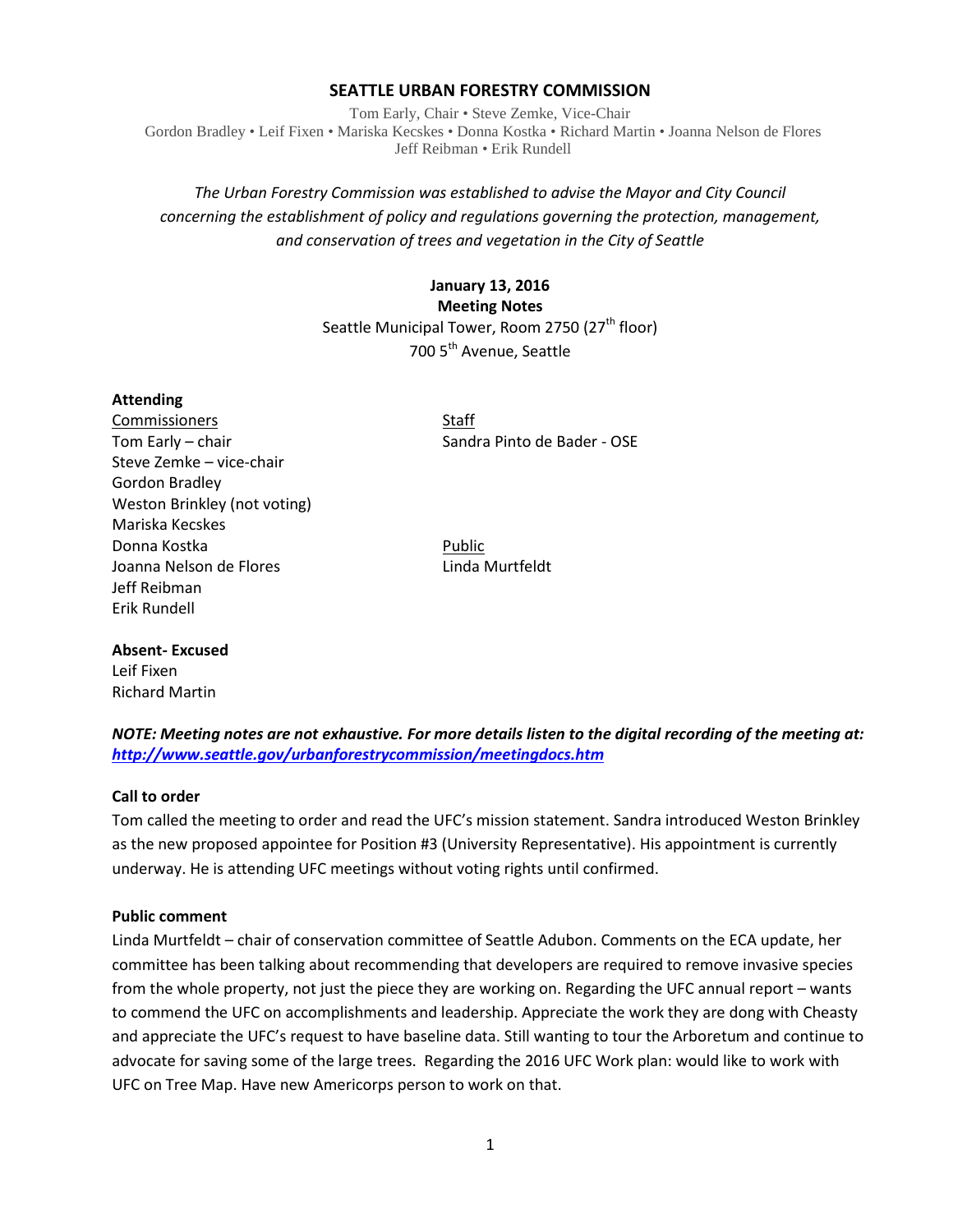### **Chair report**

Sandra mentioned the current Onboarding training for Boards and Commissions and that she is proposing to offer it to the whole group during one of the Commission meeting times.

It would be useful to get reminder of Robert Rules in the Onboarding process.

#### **ECA letter of recommendation – discussion continues and possible vote**

Donna walked Commissioners through the new version. Commissioners discussed the changes.

**ACTION: A motion to approve the letter of recommendation as amended was made, seconded, and approved.**

### **2015 Annual Report – continues and possible vote**

Commissioners provided input and proposed edits.

## **ACTION: A motion to approve the 2015 Annual Report as amended was made, seconded, and approved.**

#### **2016 Work Plan – continues and possible vote**

Commissioners went through the work plan and discussed items and lead roles.

Sandra to schedule briefings on the following: SDOT's freight master plan. DCI/OPCD on roles going forward. reLeaf progress and re-branding Budget primers WSDOT Sound Transit King County Port of Seattle

2016 is a good opportunity to get the Tree on Private Property ordinance going again and advocate for it to take place in an interdepartmental team fashion. Steve will put together a letter to urge the City to engage several departments on this issue.

Meet with other agencies – add to the work plan.

## **MIMP recommendation – discussion and possible vote**

Move to the next meeting.

**Public comment** None

**New business and announcements**